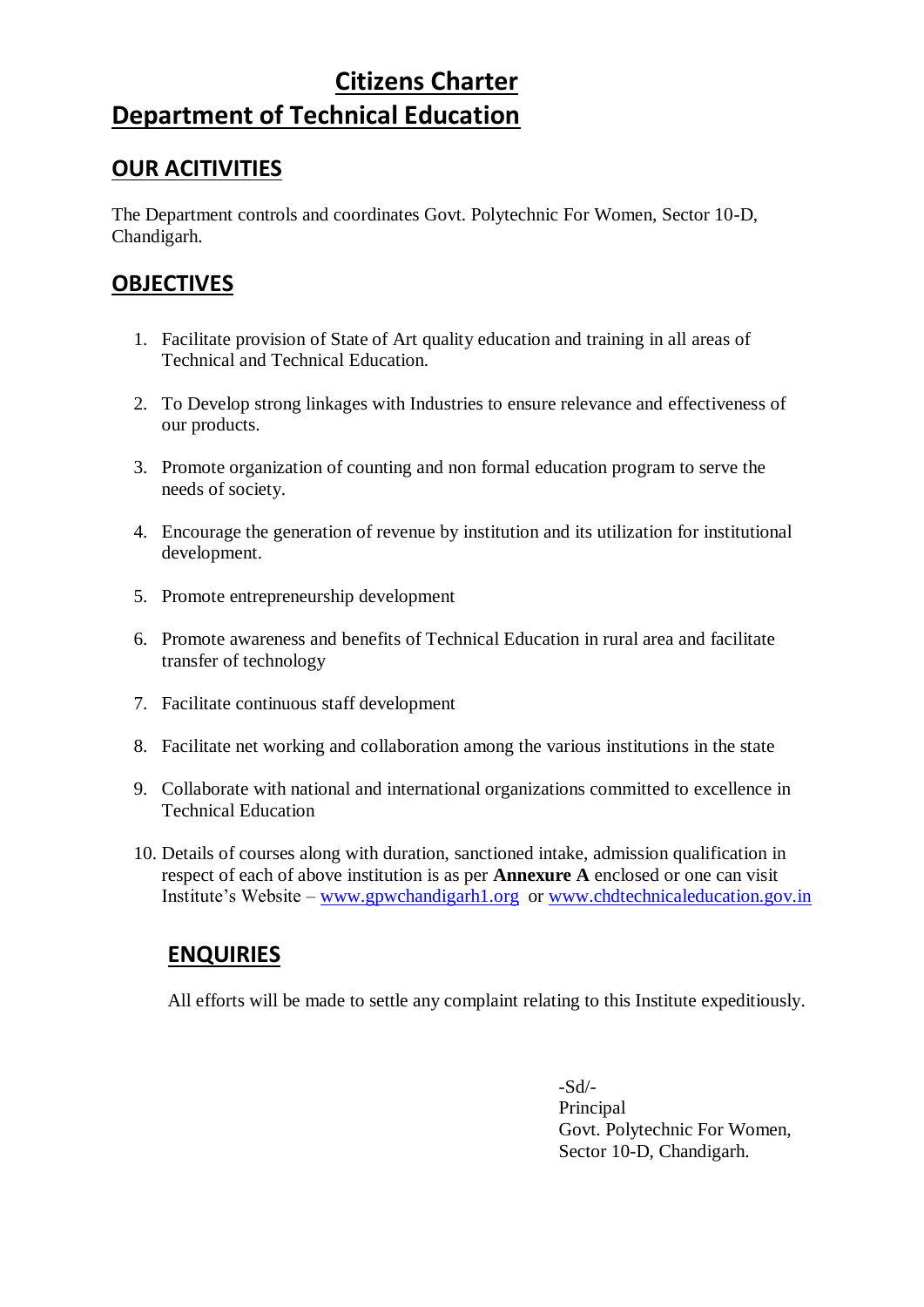#### **ANNEXURE-A**

### **CITIZENS CHARTER GOVT. POLYTECHNIC FOR WOMEN, SECTOR 10-D, CHANDIGARH.**

| Sr.<br>No. | <b>WORK / ACTIVITY</b>                                                                        | HOD'S/ OFFICE INCHARGES/ CONCERNED<br><b>OFFICER</b>                                                                                                                                                           | <b>TIME PERIOD</b>                                                                                                 | <b>Designation of</b><br>the Appellate<br><b>Authority</b> |
|------------|-----------------------------------------------------------------------------------------------|----------------------------------------------------------------------------------------------------------------------------------------------------------------------------------------------------------------|--------------------------------------------------------------------------------------------------------------------|------------------------------------------------------------|
| 1.         | Information<br><b>Regarding Admission</b>                                                     | O/o Punjab State Board of technical Education<br>(PSBTE)&IT, Sector 36, Chandigarh<br>&<br>Visit the website www.phunjabteched.net or<br>www.punjabteched.com<br>For details also visit www.gpwchandigarh1.org | As per PSBTE<br>Schedule                                                                                           |                                                            |
| 2.         | <b>Result Declaration</b>                                                                     | O/o PSBTE&IT, Sector 36, Chandigarh & to be<br>viewed on<br>www.punjabteched.net or<br>www.punjabteched.com                                                                                                    | As per PSBTE<br>notification                                                                                       |                                                            |
| 3.         | Issuance of<br>Certificates, Details<br>mark certificate<br>(DMC), Diploma and<br>Transcripts | Training Assistant & Clerk of the institute as<br>and when received from O/o PSBTE & IT.                                                                                                                       | As per PSBTE<br>notification time to<br>time. As and when<br>received from the<br>O/o Registrar of<br><b>PSBTE</b> | Principal,<br>GPW Sector-<br>$10-D,$<br>Chandigarh         |
| 4.         | <b>Issuance of Duplicate</b><br>Certificates                                                  | O/o Registrar PSBTE&IT, Sector 36,<br>Chandigarh<br>or visit<br>www.phunjabteched.net or<br>www.punjabteched.com                                                                                               | As per PSBTE<br>notification time to<br>time.                                                                      |                                                            |
| 5.         | Verification of<br>certificates                                                               | Concerned HOD's /O/Incharges of various<br>Department and then by office.                                                                                                                                      | Within one or two<br>weeks                                                                                         |                                                            |
| 6.         | <b>Migration certificate</b>                                                                  | Visit O/o PSBTE&IT, Sector 36,<br>Chandigarh or website<br>www.phunjabteched.net or<br>www.punjabteched.com                                                                                                    | As per PSBTE<br>notification time to<br>time or their<br>Academic calendar                                         |                                                            |
| 7.         | Information<br>regarding<br>scholarship or<br>students                                        | a). Nodal Officer, Mrs. N. K. Sethi for Minority<br>Students<br>b). Mrs. Neetika paul for SC/ST Students.                                                                                                      | As per the<br>notification received<br>from the education<br>deppt. Chd. Admn.                                     |                                                            |
| 8.         | <b>Character Certificate</b>                                                                  | Training assistant & Clerk                                                                                                                                                                                     | Within a week of<br>submitting the<br>application                                                                  |                                                            |
| 9.         | Security Refund                                                                               | Cashier and student fund clerk (SFC)/ Dealing<br>hand student fund                                                                                                                                             | Two week from the<br>date of submission<br>of no. due<br>certificate.                                              |                                                            |
| 10.        | <b>Bus Pass</b>                                                                               | Mrs. N. K. Sethi (Incharge Bus Pass)                                                                                                                                                                           | 7-10 days from the<br>date of submission<br>of application.                                                        |                                                            |
| 11.        | Registration No. and<br>Card                                                                  | Training assistant & clerk & Student Fund<br>Dealing Hand                                                                                                                                                      | One or two months<br>after the issue of<br><b>Registration Card</b><br>and registration No.<br>by PSBTE & IT.      |                                                            |

Page No.1 CONT... ON PG 2

Principal, Govt. Polytechnic For Women, Sector 10-D, Chandigarh.